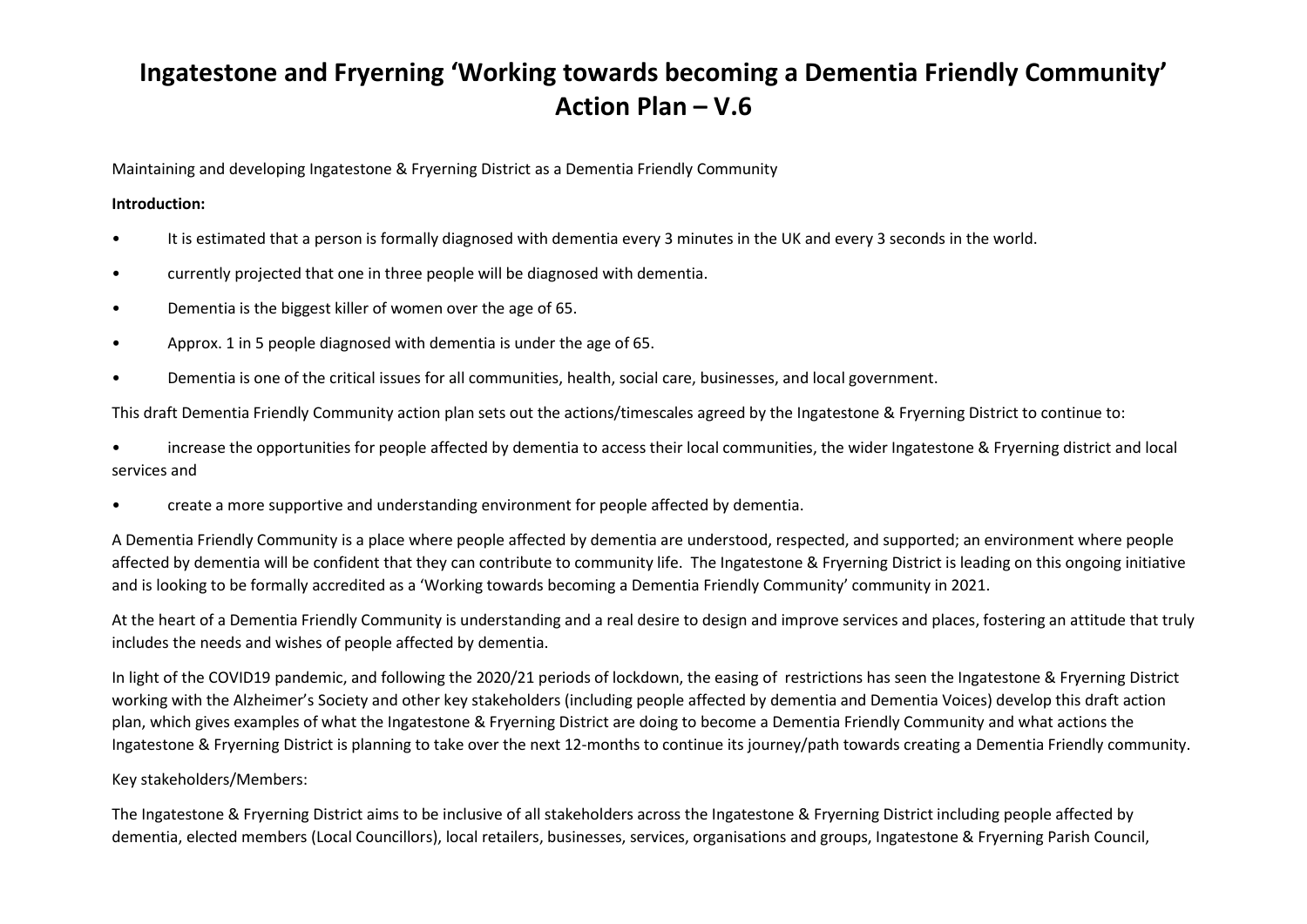Ingatestone & Fryerning Health and Wellbeing Group, faith groups, education (including the junior and senior schools), health (GPs and pharmacists), Brentwood Dementia action Alliance (DAA), the Pan Essex DAA, 'first responders' (Essex Fire and Rescue Service, Essex Police, Essex Ambulance Service and search and rescue).

The approach to creating real Dementia Friendly Communities is dependent upon several factors including location, demographics and capacity, however several key actions do need to be initiated. These include:

• Ingatestone & Fryerning District working in partnership with stakeholders

• Ingatestone & Fryerning District Dementia Action Alliance (CDDAA) work with the Brentwood Dementia Action Alliances (DAAs) and the Essex wide Pan Essex Dementia Action Alliance (DAA)

| <b>Overall objective</b> | <b>Action/s</b> | <b>Responsibility</b> | Timetrame | Actions have/are being taken | Evidence of progress and comments |
|--------------------------|-----------------|-----------------------|-----------|------------------------------|-----------------------------------|
| or theme                 |                 |                       |           |                              |                                   |

- Stakeholders/Members (incl. Retailer/business/service/local Council/organisation/group):
- o agree to become a Dementia Friendly retailer/business/service/organisation/group
- o 'attend' Dementia Friends sessions and bespoke dementia awareness training.
- o review policies, procedures and 'embedding' dementia friendly practices.
- o ensure signage and venues are accessible to people affected by dementia.
- o identify dementia friendly actions.

Draft prepared by:

Marilyn Marston - Member of Full Council, Facilities Committee, Neighbourhood Plan Advisory Committee, Member of the Health and Wellbeing working group

Mark Neville – Essex Dementia Friendly Communities Coordinator (DFCC), Alzheimer's Society and co-chair of the Pan Essex Dementia Action Alliance (DAA).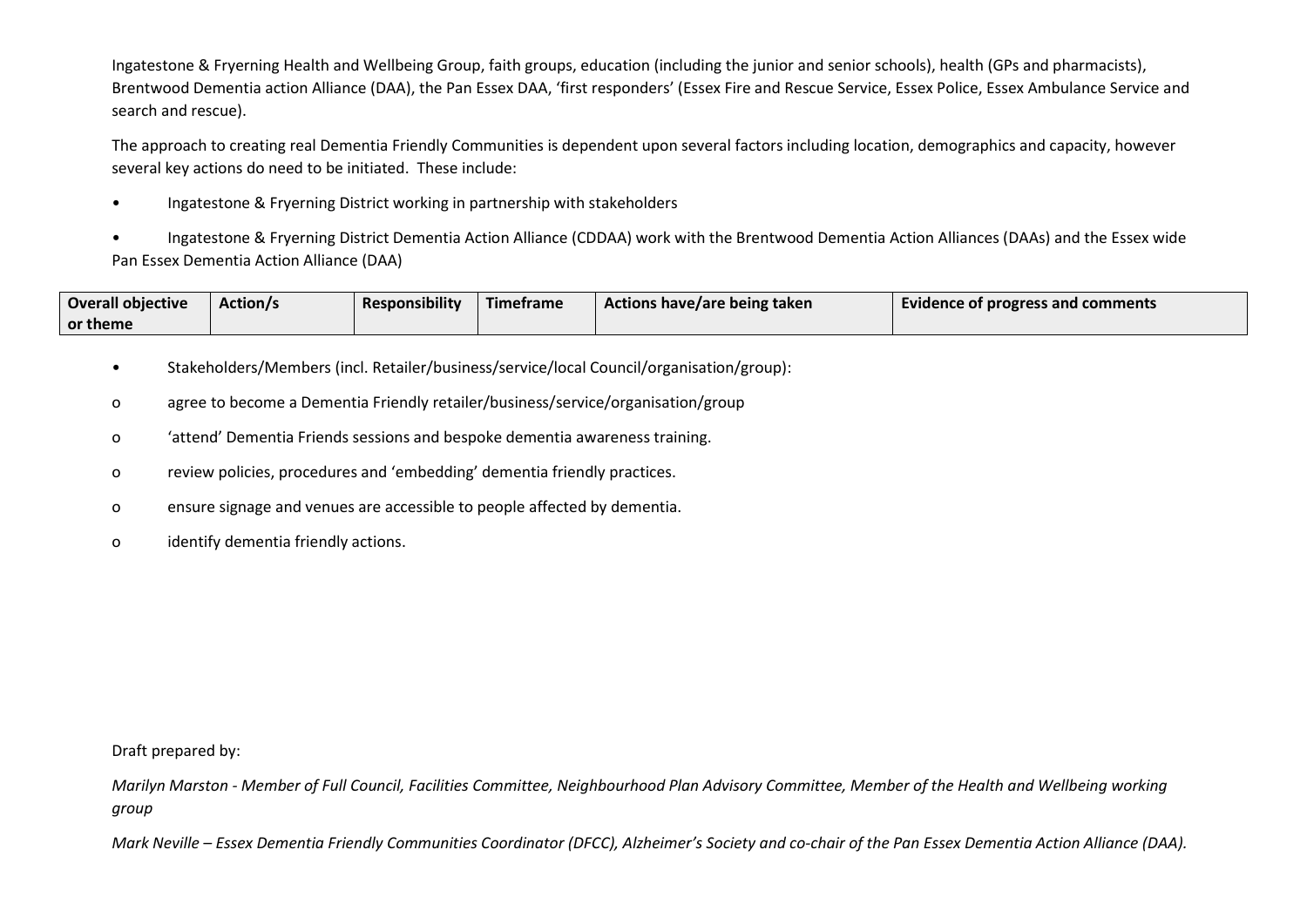| Theme 1.                                 | Dementia Friends                         | <b>I&amp;FP Council</b>  | 2021                          | Stakeholders/potential stakeholders:                            | <b>Current stakeholders:</b>                                                                                                                                 |
|------------------------------------------|------------------------------------------|--------------------------|-------------------------------|-----------------------------------------------------------------|--------------------------------------------------------------------------------------------------------------------------------------------------------------|
| <b>Theme</b>                             | Action/s                                 | Responsibility           | <b>Timeframe</b>              | Actions have/are being taken                                    | <b>Evidence of progress and comments</b>                                                                                                                     |
|                                          |                                          |                          |                               |                                                                 | and Wellbeing working group and resident.<br>Jo Cory - Corporate Health and Well-being<br>Officer (Brentwood Town Council) and<br>Brentwood DAA Chairperson. |
|                                          |                                          |                          |                               |                                                                 | Amanda Frost-Kell, member of the IFPC Health                                                                                                                 |
|                                          | Alliance (DAA)                           |                          |                               |                                                                 | Society and co-chair of the Pan Essex Dementia<br>Action Alliance (DAA).                                                                                     |
|                                          | <b>Dementia Action</b>                   |                          |                               |                                                                 | Communities Coordinator (DFCC), Alzheimer's                                                                                                                  |
|                                          | Pan Essex                                |                          |                               |                                                                 | Mark Neville - Essex Dementia Friendly                                                                                                                       |
|                                          | the Essex wide                           |                          |                               |                                                                 | Health and Wellbeing working group.                                                                                                                          |
|                                          | <b>Billericay and</b><br>Chelmsford) and |                          |                               |                                                                 | Abigail Wood - Parish Clerk), Neighbourhood<br>Plan Advisory Committee. Member/Chair of the                                                                  |
|                                          | (Brentwood,                              |                          |                               |                                                                 | Full Council, Facilities Committee (contact via                                                                                                              |
|                                          | <b>Action Alliances</b>                  |                          |                               |                                                                 | Parish Councillor Marilyn Marston - Member of                                                                                                                |
|                                          | Working with the<br>local Dementia       |                          |                               |                                                                 | Strategy.<br>Key persons:                                                                                                                                    |
|                                          | actions.                                 |                          |                               |                                                                 | Link action plan activities to the Essex Dementia                                                                                                            |
|                                          | dementia friendly                        |                          |                               |                                                                 | Voices).                                                                                                                                                     |
|                                          | Identifying                              |                          |                               |                                                                 | through the Alzheimer's Society (Dementia                                                                                                                    |
|                                          | dementia friendly<br>practices.          |                          | annually).                    |                                                                 | (May 2021).<br>Engagement with people affected by dementia                                                                                                   |
|                                          | 'Embedding'                              |                          | reviewed                      |                                                                 | Bespoke dementia training for parish councillors                                                                                                             |
|                                          | stakeholders.                            |                          | accreditation                 |                                                                 | Dementia Awareness Week.                                                                                                                                     |
|                                          | partnership with                         |                          | (formal                       |                                                                 | The promotion of 'turn it blue' as part of                                                                                                                   |
|                                          | by dementia.<br>Working in               |                          | Sept. 2022                    | the process with assistance from<br>working group members.      | Virtual monthly DF sessions for the wider<br>community (commenced July 2021).                                                                                |
|                                          | people affected                          |                          | 2022.                         | Health and Wellbeing Chair) will lead                           | Dementia Friends sessions for stakeholders.                                                                                                                  |
|                                          | accessible to                            |                          | review April                  | Marilyn Marston (Parish Councillor and                          | and bespoke dementia training.                                                                                                                               |
| Community.                               | and venues                               |                          | 6 Month                       | group is leading on this initiative.                            | members attend a Dementia Friends sessions                                                                                                                   |
| Friendly                                 | Ensure signage                           | Society DFCC             |                               | The Health and Wellbeing working                                | IFPC Health and Wellbeing Working Group                                                                                                                      |
| <b>District Dementia</b>                 | policies, practices<br>and procedures.   | Alzheimer's              | 2021 (TBC).                   |                                                                 | Community awareness has been taking place<br>including:                                                                                                      |
| <b>Fryerning Parish</b><br>(IFP) Council | Review of                                | Council<br>Mark Neville- | Accreditation<br>date October | Dementia Voices) the IFP Council<br>developed this action plan. | partnership.                                                                                                                                                 |
| Ingatestone &                            | bespoke training.                        | Parish (IFP)             |                               | people affected by dementia -                                   | Key stakeholders were identified and joined the                                                                                                              |
| developing a                             | sessions and                             | Fryerning                | Reviewed.                     | and other key stakeholders (including                           | Friendly Community partnership set up.                                                                                                                       |
| Maintaining and                          | <b>Dementia Friends</b>                  | Ingatestone &            | 29/06/2021                    | Working with the Alzheimer's Society                            | The Ingatestone and Fryerning Dementia                                                                                                                       |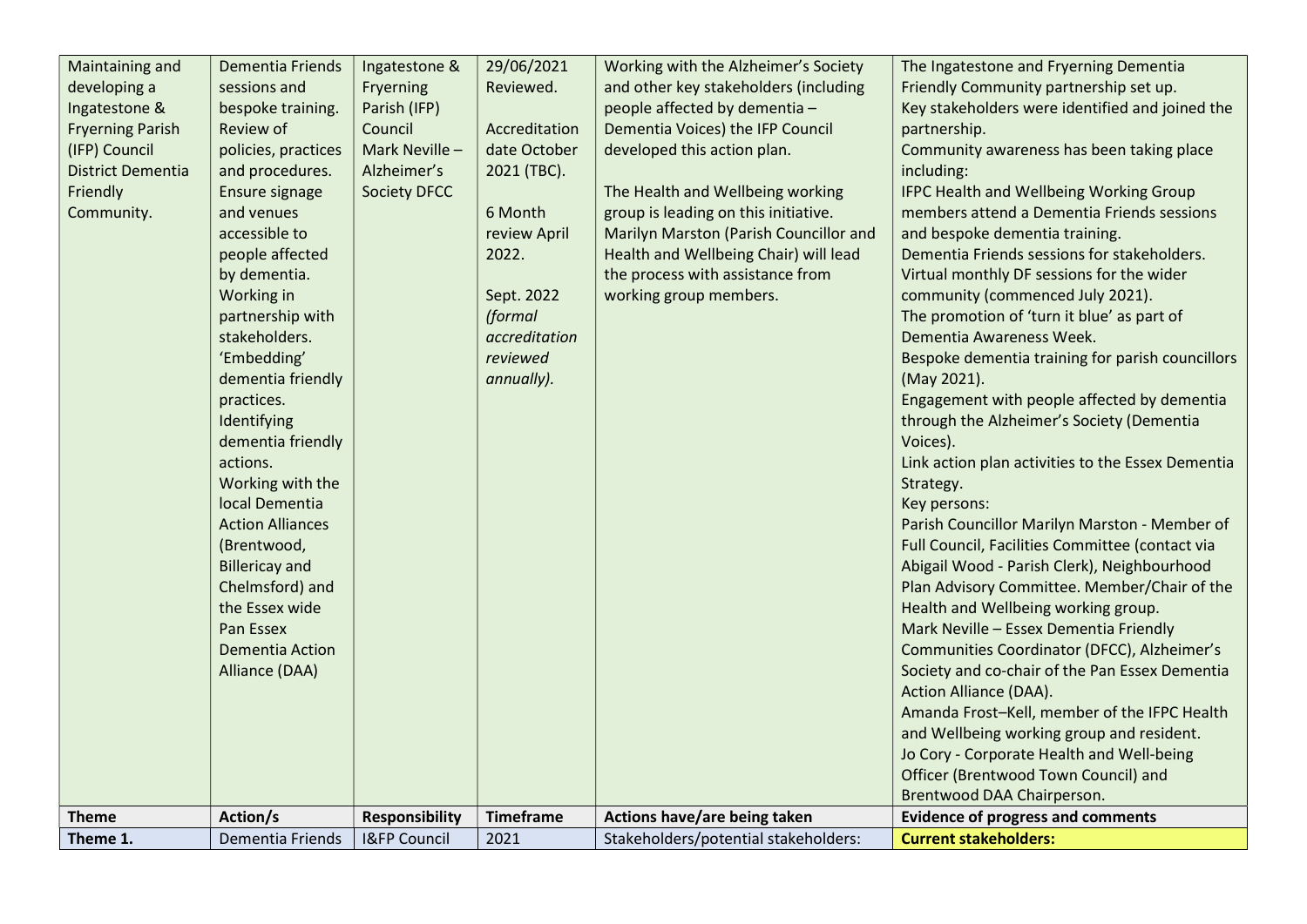| Arts, Culture,<br>Leisure &<br>Recreation | sessions for:<br><b>IFP Stakeholders</b>                                           |                                                          |                  | People affected by dementia<br>Health partners (inc. GP)<br><b>Social Care</b><br><b>Community Centre</b><br>Library<br>Online activities (e.g.,<br>Alzheimer's Society virtual<br>groups)<br>Sports, parks and recreational<br>activities (including horticultural<br>show and Ingatestone<br>Community Garden)<br><b>Blue Flower Support</b><br>Pan Essex Dementia Action<br>Alliance (DAA)<br><b>Brentwood DAA</b><br>Public transport | The (dementia friendly) Blue Flower Support<br>Group - Meets monthly (commenced 8 <sup>th</sup> July<br>$2021$ ).<br>Chat First-Organised (dementia friendly) walks<br>and exercise and wellbeing events: (commenced<br>7 <sup>th</sup> July. 2021 - Frequency TO BE AGREED).<br>Essex Libraries are a stakeholder and staff have<br>attended Dementia Friends sessions and ECC<br>Libraries have committed to participate in<br>'dementia friendly' activities.<br>The Pan Essex DAA are working with public<br>transport providers to build upon the dementia<br>friendly transport provided in Essex. IFPC will<br>review parking facilities and promote<br>community transport initiatives. |
|-------------------------------------------|------------------------------------------------------------------------------------|----------------------------------------------------------|------------------|-------------------------------------------------------------------------------------------------------------------------------------------------------------------------------------------------------------------------------------------------------------------------------------------------------------------------------------------------------------------------------------------------------------------------------------------|-------------------------------------------------------------------------------------------------------------------------------------------------------------------------------------------------------------------------------------------------------------------------------------------------------------------------------------------------------------------------------------------------------------------------------------------------------------------------------------------------------------------------------------------------------------------------------------------------------------------------------------------------------------------------------------------------|
|                                           | Review of<br>website design to<br>endure this is<br>easy to use and<br>accessible. | <b>IFPC</b>                                              | 2021             | Evidence of success will be via Dementia<br>Voices, mystery shoppers and<br>questionnaires.                                                                                                                                                                                                                                                                                                                                               | Other local organisations websites to be<br>identified.<br>As part of the Dementia Friends session and<br>training Ingatestone and Fryerning Arts, Culture,<br>Leisure & Recreation services are encouraged to<br>review their websites to ensure that they are<br>accessible and dementia friendly.                                                                                                                                                                                                                                                                                                                                                                                            |
|                                           | Review of the<br>physical<br>environment/s &<br>its accessibility                  | Representative<br>from the<br>organisation               | 2021             | Evidence of success will be via Dementia<br>Voices, mystery shoppers and<br>questionnaires.                                                                                                                                                                                                                                                                                                                                               | As part of the planned Dementia Friends session<br>and training Ingatestone and Fryerning Arts,<br>Culture, Leisure & Recreation services are<br>encouraged to review their physical<br>environments to ensure that they are accessible<br>and dementia friendly.                                                                                                                                                                                                                                                                                                                                                                                                                               |
|                                           | Review of<br>practises &<br>procedures                                             | Leading to<br>organisation<br>doing their<br>own reviews | 2021             | Evidence of success will be via Dementia<br>Voices, mystery shoppers and<br>questionnaires.                                                                                                                                                                                                                                                                                                                                               | As part of the planned Dementia Friends session<br>and training Ingatestone and Fryerning Arts,<br>Culture, Leisure & Recreation services are<br>encouraged to review their practises &<br>procedures to ensure that they are accessible<br>and dementia friendly.                                                                                                                                                                                                                                                                                                                                                                                                                              |
| <b>Theme</b>                              | Action/s                                                                           | <b>Responsibility</b>                                    | <b>Timeframe</b> | Actions have/are being taken                                                                                                                                                                                                                                                                                                                                                                                                              | <b>Evidence of progress and comments</b>                                                                                                                                                                                                                                                                                                                                                                                                                                                                                                                                                                                                                                                        |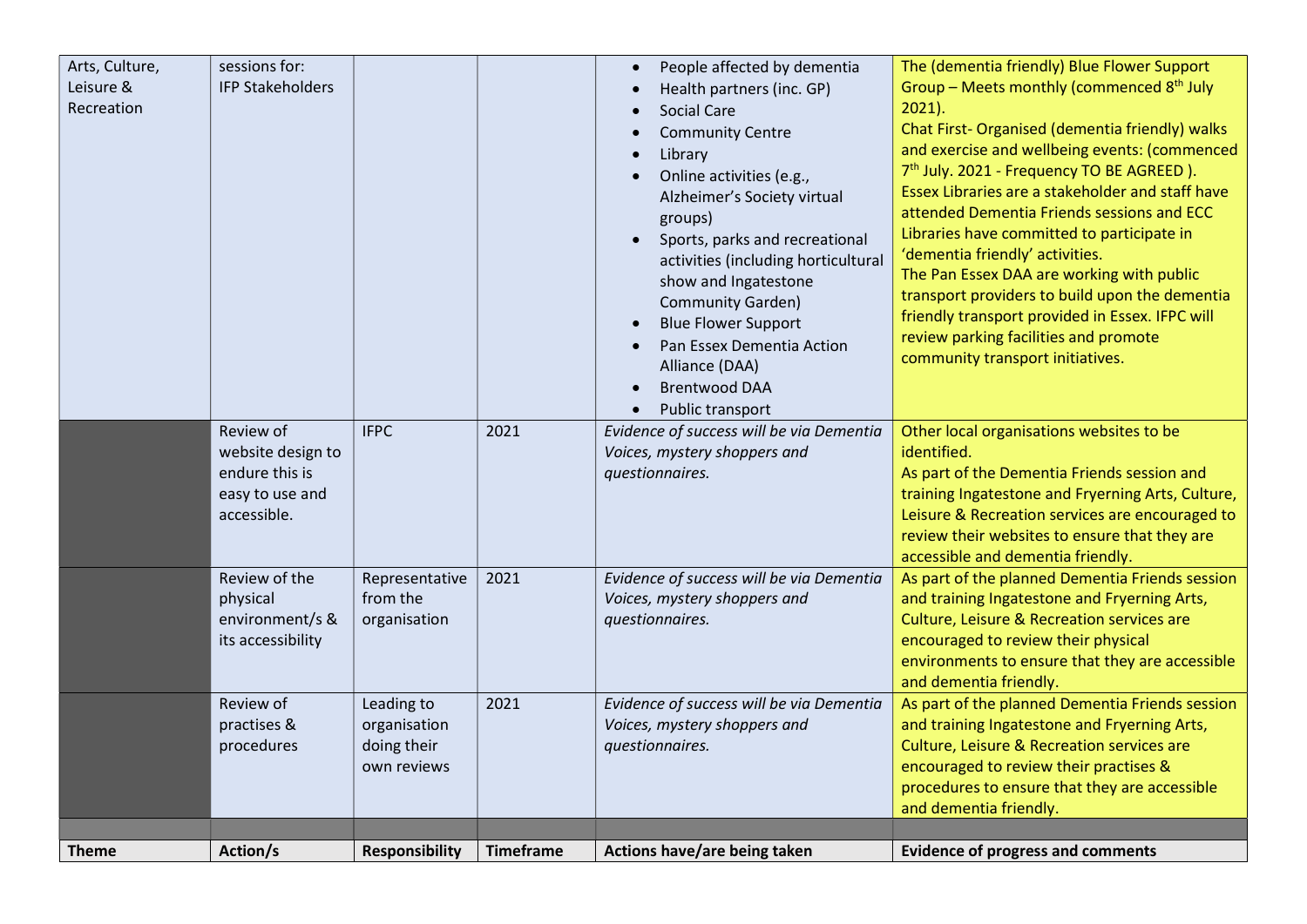| Theme 2.<br><b>Business &amp; Shops</b>          | <b>Dementia Friends</b><br>and awareness<br>session to be<br>available for:<br>All Ingatestone<br>and Fryerning<br>businesses and<br>retailers.<br>'Meeting place' in<br>High St. (Market | Rep. for shops<br>in high street<br><b>IFP</b>                                                 | Ongoing<br>(2021/21)<br>To be agreed | Stakeholders/potential stakeholders:<br><b>Budgens and Co-op</b><br>$\bullet$<br>Cafés/Pub. houses/restaurants<br>$\bullet$<br>Hairdressers/beauticians<br>$\bullet$<br><b>Chemists</b><br>$\bullet$<br>Other retailers/shops<br>$\bullet$<br>Discussion on the potential benefits of<br>having a designated 'meeting place' in | Identify shops who would like to be part of the<br>process: Monthly Dementia Friend sessions<br>offered for businesses and retailers<br>(commencing July 2021).<br>27 retailers took part in Dementia Awareness<br>Week.<br>Currently being discussed by Health and<br>Wellbeing working group. |
|--------------------------------------------------|-------------------------------------------------------------------------------------------------------------------------------------------------------------------------------------------|------------------------------------------------------------------------------------------------|--------------------------------------|---------------------------------------------------------------------------------------------------------------------------------------------------------------------------------------------------------------------------------------------------------------------------------------------------------------------------------|-------------------------------------------------------------------------------------------------------------------------------------------------------------------------------------------------------------------------------------------------------------------------------------------------|
|                                                  | Sq./Community<br>Centre).                                                                                                                                                                 |                                                                                                |                                      | the High St.                                                                                                                                                                                                                                                                                                                    |                                                                                                                                                                                                                                                                                                 |
|                                                  | <b>Review of</b><br>website design to<br>ensure this is easy<br>to use and<br>accessible.                                                                                                 | <b>IFP</b>                                                                                     | Ongoing<br>(2021/21)                 | Evidence of success will be via Dementia<br>Voices, mystery shoppers and<br>questionnaires.                                                                                                                                                                                                                                     | As part of the Dementia Friends session and<br>training Ingatestone and Fryerning businesses<br>and retailers encouraged to review their<br>websites to ensure that they are accessible and<br>dementia friendly.                                                                               |
|                                                  | <b>Review of the</b><br>physical<br>environment/s &<br>its accessibility                                                                                                                  | <b>Business</b><br>Owners -<br>Leading to<br>organisation<br>doing their<br>own reviews        | Ongoing<br>(2021/21)                 | Evidence of success will be via Dementia<br>Voices, mystery shoppers and<br>questionnaires.                                                                                                                                                                                                                                     | As part of the Dementia Friends session and<br>training Ingatestone and Fryerning businesses<br>and retailers encouraged to review their<br>physical environments to ensure that they are<br>accessible and dementia friendly.                                                                  |
|                                                  | <b>Review of</b><br>practises &<br>procedures                                                                                                                                             | <b>Business</b><br><b>Owners -</b><br>Leading to<br>organisation<br>doing their<br>own reviews | Ongoing<br>(2021/21)                 | Evidence of success will be via Dementia<br>Voices, mystery shoppers and<br>questionnaires.                                                                                                                                                                                                                                     | As part of the Dementia Friends session and<br>training Ingatestone and Fryerning businesses<br>and retailers encouraged to review their<br>practises & procedures to ensure that they are<br>accessible and dementia friendly.                                                                 |
| <b>Theme</b>                                     | Action/s                                                                                                                                                                                  | <b>Responsibility</b>                                                                          | <b>Timeframe</b>                     | Actions have/are being taken                                                                                                                                                                                                                                                                                                    | <b>Evidence of progress and comments</b>                                                                                                                                                                                                                                                        |
| Theme 3.<br>Children, young<br>people & students | <b>Dementia Friends</b><br>and awareness<br>session to be<br>provided for:<br>Identified<br>members of these<br>organisations                                                             | Alzheimer's<br>Society $-$<br>DFCC.                                                            | To be agreed<br>(2021/22)            | Stakeholders/potential stakeholders:<br><b>Primary Schools</b><br>$\bullet$<br>Anglo European School<br>$\bullet$<br><b>Nurseries</b><br>$\bullet$<br><b>Beavers/Cubs/Scouts</b>                                                                                                                                                | Contacts to be identified and other<br>stakeholders<br>Anglo European School (AES) are keen to work<br>towards being a Dementia Friendly school.<br>Members of the IFPC and the DFCC are currently<br>in discussions on how best to take this action<br>forward.                                |
|                                                  | <b>Review of</b>                                                                                                                                                                          | Identified                                                                                     | To be agreed                         | Evidence of success will be via Dementia                                                                                                                                                                                                                                                                                        | As part of a Dementia Friends session and                                                                                                                                                                                                                                                       |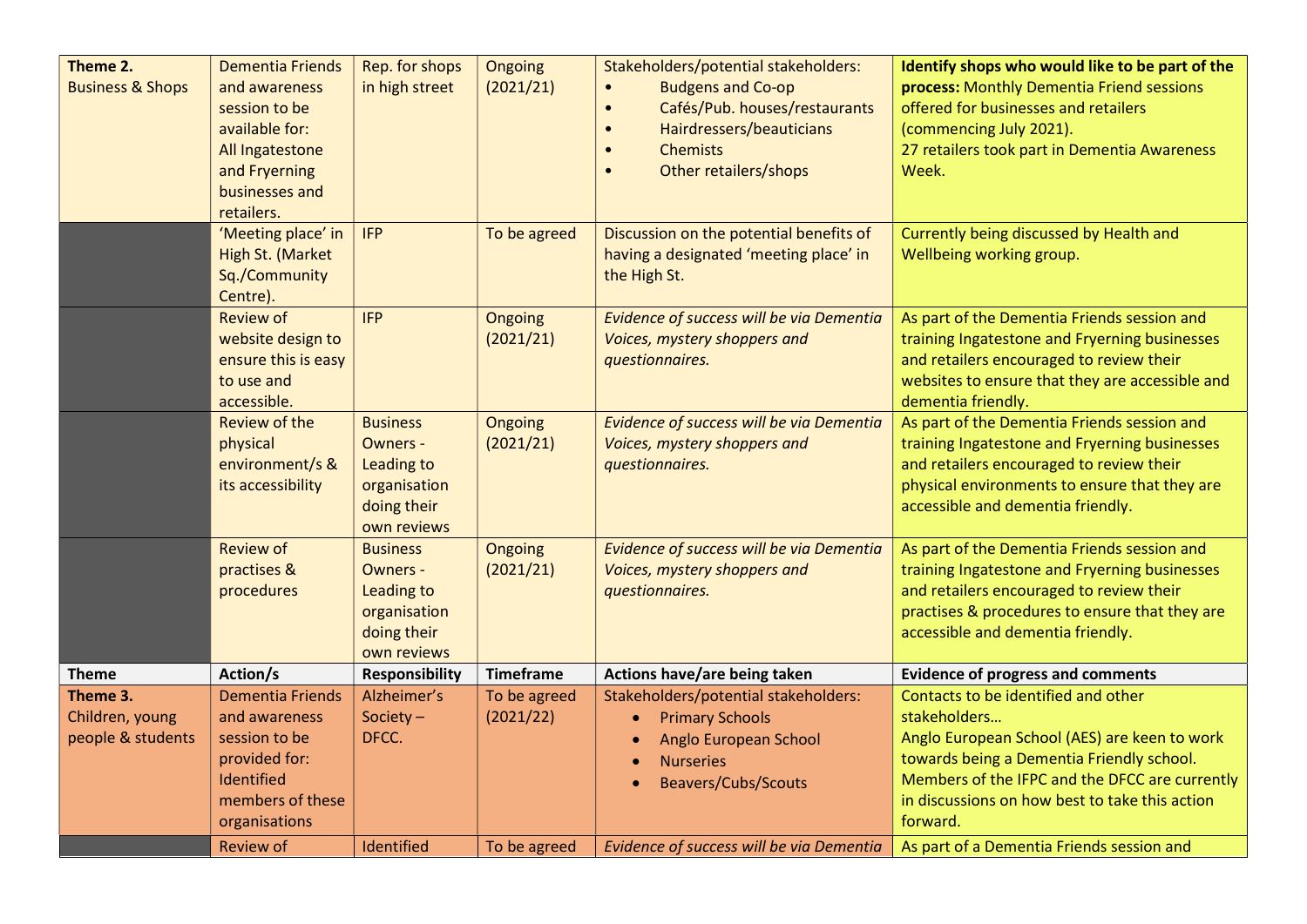|                                                                         | website design to<br>endure this is<br>easy to use and<br>accessible.<br><b>Promotion of</b><br>'schools dementia      | member of the<br>organisations<br>Mark Neville -<br><b>DFCC</b>                      | (2021/22)<br>To be agreed<br>(2021/22) | Voices, mystery shoppers and<br>questionnaires.<br>Evidence of success will be via Dementia<br>Voices, mystery shoppers and                                                                                                                                                                                                                                                                                                                                                                                                                                 | training Ingatestone and Fryerning schools and<br>services will be encouraged to review their<br>websites to ensure that they are accessible and<br>dementia friendly.<br>The IFPC and DFCC are currently in discussions<br>on how best to take this action forward.                                                                                                                                                                                                                                                                                                                                                                                                                                                                                                                                                                                                                       |
|-------------------------------------------------------------------------|------------------------------------------------------------------------------------------------------------------------|--------------------------------------------------------------------------------------|----------------------------------------|-------------------------------------------------------------------------------------------------------------------------------------------------------------------------------------------------------------------------------------------------------------------------------------------------------------------------------------------------------------------------------------------------------------------------------------------------------------------------------------------------------------------------------------------------------------|--------------------------------------------------------------------------------------------------------------------------------------------------------------------------------------------------------------------------------------------------------------------------------------------------------------------------------------------------------------------------------------------------------------------------------------------------------------------------------------------------------------------------------------------------------------------------------------------------------------------------------------------------------------------------------------------------------------------------------------------------------------------------------------------------------------------------------------------------------------------------------------------|
|                                                                         | project'<br>Review of the<br>physical<br>environment/s &<br>its accessibility                                          | Member of the<br>organisation.                                                       | To be agreed<br>(2021/22)              | questionnaires.<br>Evidence of success will be via Dementia<br>Voices, mystery shoppers and<br>questionnaires.                                                                                                                                                                                                                                                                                                                                                                                                                                              | As part of a Dementia Friends session and<br>training Ingatestone and Fryerning schools and<br>services will be encouraged to review their<br>physical environments to ensure that they are<br>accessible and dementia friendly.                                                                                                                                                                                                                                                                                                                                                                                                                                                                                                                                                                                                                                                           |
|                                                                         | <b>Review of</b><br>practises &<br>procedures                                                                          | Leading to<br>organisation<br>doing their<br>own reviews                             | To be agreed<br>(2021/22)              | School activities (concerts/shows),<br>linking in with older people's services<br>(intergenerational)                                                                                                                                                                                                                                                                                                                                                                                                                                                       | As part of the Dementia Friends session and<br>training Ingatestone and Fryerning schools and<br>services will be encouraged to review their<br>practises & procedures to ensure that they are<br>accessible and dementia friendly.                                                                                                                                                                                                                                                                                                                                                                                                                                                                                                                                                                                                                                                        |
| <b>Theme</b>                                                            | Action/s                                                                                                               | <b>Responsibility</b>                                                                | <b>Timeframe</b>                       | Actions have/are being taken                                                                                                                                                                                                                                                                                                                                                                                                                                                                                                                                | <b>Evidence of progress and comments</b>                                                                                                                                                                                                                                                                                                                                                                                                                                                                                                                                                                                                                                                                                                                                                                                                                                                   |
| Theme 4.<br>Community,<br>voluntary, faith<br>groups &<br>organisations | Dementia Friends<br>and awareness<br>session to be<br>provided for:<br>Identified<br>members of these<br>organisations | Alzheimer's<br>Society/IFP<br>Council / IFP<br>Health &<br>Wellbeing<br><b>Board</b> | To be agreed<br>(2021/22)              | Stakeholders/potential stakeholders:<br><b>Examples:</b><br>• Hope Café<br>• Community Volunteer Services (CVS)<br>• Action for Family Carers (AfFC)<br>• Community volunteers/Community<br><b>Builders</b><br>• GP New Folly Surgery<br>• Hope Café<br>• Alzheimer's Society<br>• Essex Police<br>• Essex Fire and Rescue Service<br>• First responders (emergency<br>services, including ambulance<br>service)<br>• Ingatestone & Fryerning Parish<br><b>Council Community Hub</b><br>• St Laurence's Church Community<br>Hub<br>• Blackmore Village Hall | Continuing to liaise with Hope Café.<br>Practise Manager at New Folly Surgery to<br>participate in becoming a Dementia Friendly GP<br>practice.<br>The I&FP Council will continue to promote<br>dementia friendly services and activities<br>including those run by the Alzheimer's Society.<br><b>Essex Fire and Rescue Service and Essex Police</b><br>are reviewing their Dementia Actin Plans and<br><b>Essex Ambulance Service and Essex Search &amp;</b><br>Rescue have received bespoke dementia<br>awareness training.<br><b>Essex Police run Dementia Friends sessions for</b><br>all new officers as part of their induction and are<br>currently studying Essex police stations to assess<br>dementia friendly level.<br>First responders (emergency services received<br>Dementia Friends sessions and bespoke<br>training).<br>COVID-19 (following lockdown) - IFP continuing |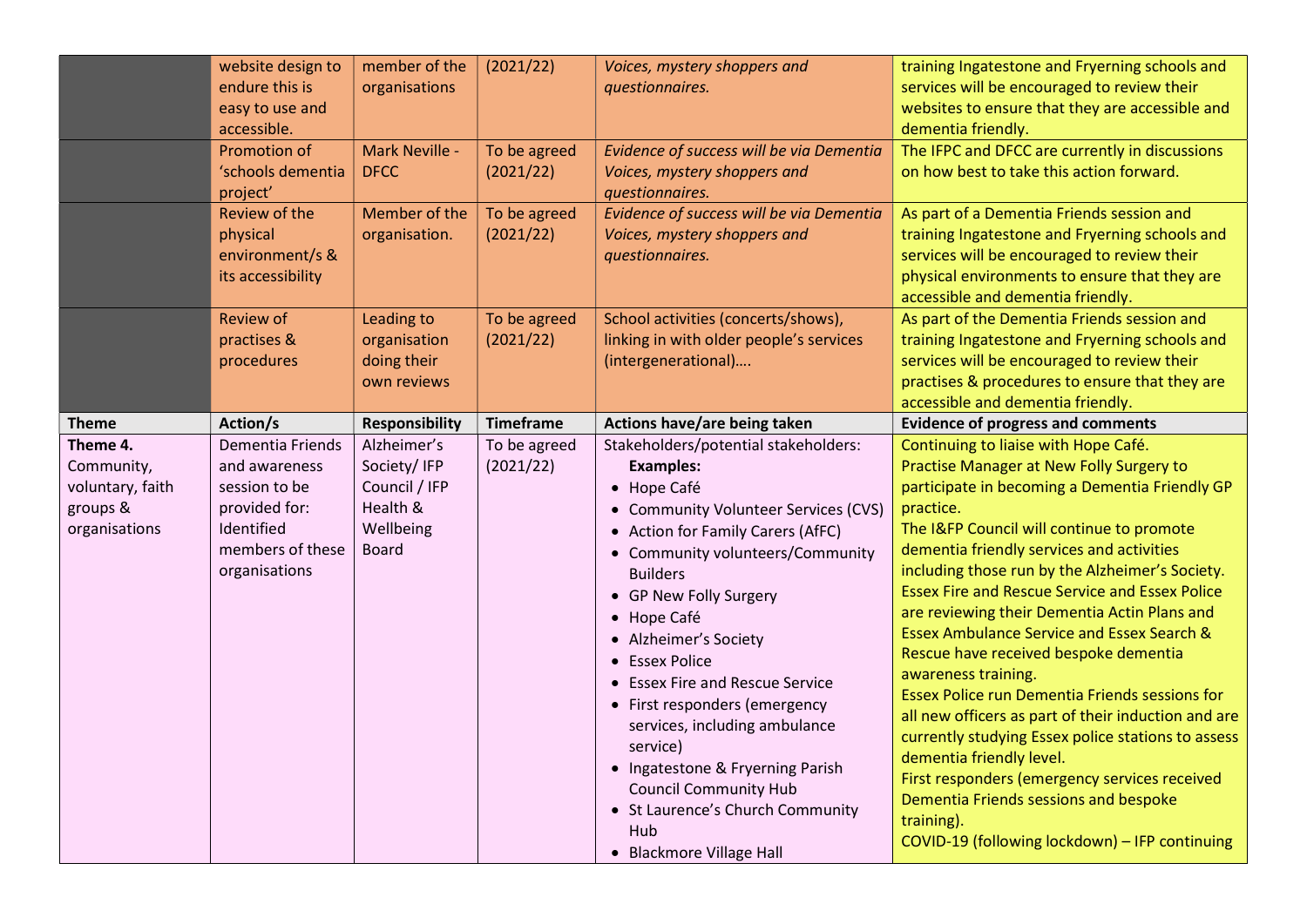|                                                                                                                  |                                                                                                                  |                           | • Essex Cares Ltd.<br>• Brentwood Care Homes (RCH)                                                                                                                                                                                                                | to encourage people affected by dementia to re-<br>access their local community.<br>IFPC & partners promoting safe access to<br>services, Herbert Protocol (for missing persons)<br>and the Alzheimer's Society Dementia Connect<br>service.                                                                                                                                                                                                                                                                                                                                                                                                                                                                                                         |
|------------------------------------------------------------------------------------------------------------------|------------------------------------------------------------------------------------------------------------------|---------------------------|-------------------------------------------------------------------------------------------------------------------------------------------------------------------------------------------------------------------------------------------------------------------|------------------------------------------------------------------------------------------------------------------------------------------------------------------------------------------------------------------------------------------------------------------------------------------------------------------------------------------------------------------------------------------------------------------------------------------------------------------------------------------------------------------------------------------------------------------------------------------------------------------------------------------------------------------------------------------------------------------------------------------------------|
| Access to Faith<br>groups/worship<br>during COVID-19<br>restrictions -<br>Review of<br>practises &<br>procedures | Member of the<br>organisation.<br>- Leading to<br>organisation<br>self-<br>assessment<br>reviews.                | To be agreed<br>(2021/22) | <b>Examples:</b><br>Essex Faith & Inclusion Dementia<br>Group<br>Essex Mind & Spirit<br><b>Essex Faith Covenant</b><br><b>Street Pastors</b><br>Through the Roof (Pastor Lee<br>Carmichael, Ingatestone Elim<br>Church).<br>St Laurence's Church Community<br>Hub | Representation at external groups.<br>Work with the Essex Multi Faith and Inclusion<br>Dementia group (EMFID).<br>Inclusive worship-<br>1. Consider the needs of omitted people affected<br>by dementia - What difficulties may people<br>previously/currently omitted face?<br>2. Acknowledgement of a person's 'group/s':<br>faith, belief, sexuality, culture<br>3. Understanding differences: religion or belief,<br>sexuality or culture.<br>4. Lack of peer support.<br>5. Services challenging discrimination and<br>unconscious biased.<br>6. Services promoting inclusion.<br>7. Experts understanding the needs of 'groups'<br>affected by dementia.<br>8. Carers ('groups': faith, belief, sexuality,<br>culture) - the impact of caring. |
| Review of<br>website design to<br>endure this is<br>easy to use and<br>accessible.                               | Identified<br>member of the<br>organisations.<br>- Leading to<br>organisation<br>self-<br>assessment<br>reviews. | To be agreed<br>(2021/22) | Evidence of success will be via Dementia<br>Voices, mystery shoppers and<br>questionnaires.                                                                                                                                                                       | <b>Review</b>                                                                                                                                                                                                                                                                                                                                                                                                                                                                                                                                                                                                                                                                                                                                        |
| Review of the<br>physical<br>environment/s &<br>its accessibility                                                | Member of the<br>organisation.<br>- Leading to<br>organisation<br>self-                                          | To be agreed<br>(2021/22) | Evidence of success will be via Dementia<br>Voices, mystery shoppers and<br>questionnaires.                                                                                                                                                                       | <b>Review</b>                                                                                                                                                                                                                                                                                                                                                                                                                                                                                                                                                                                                                                                                                                                                        |